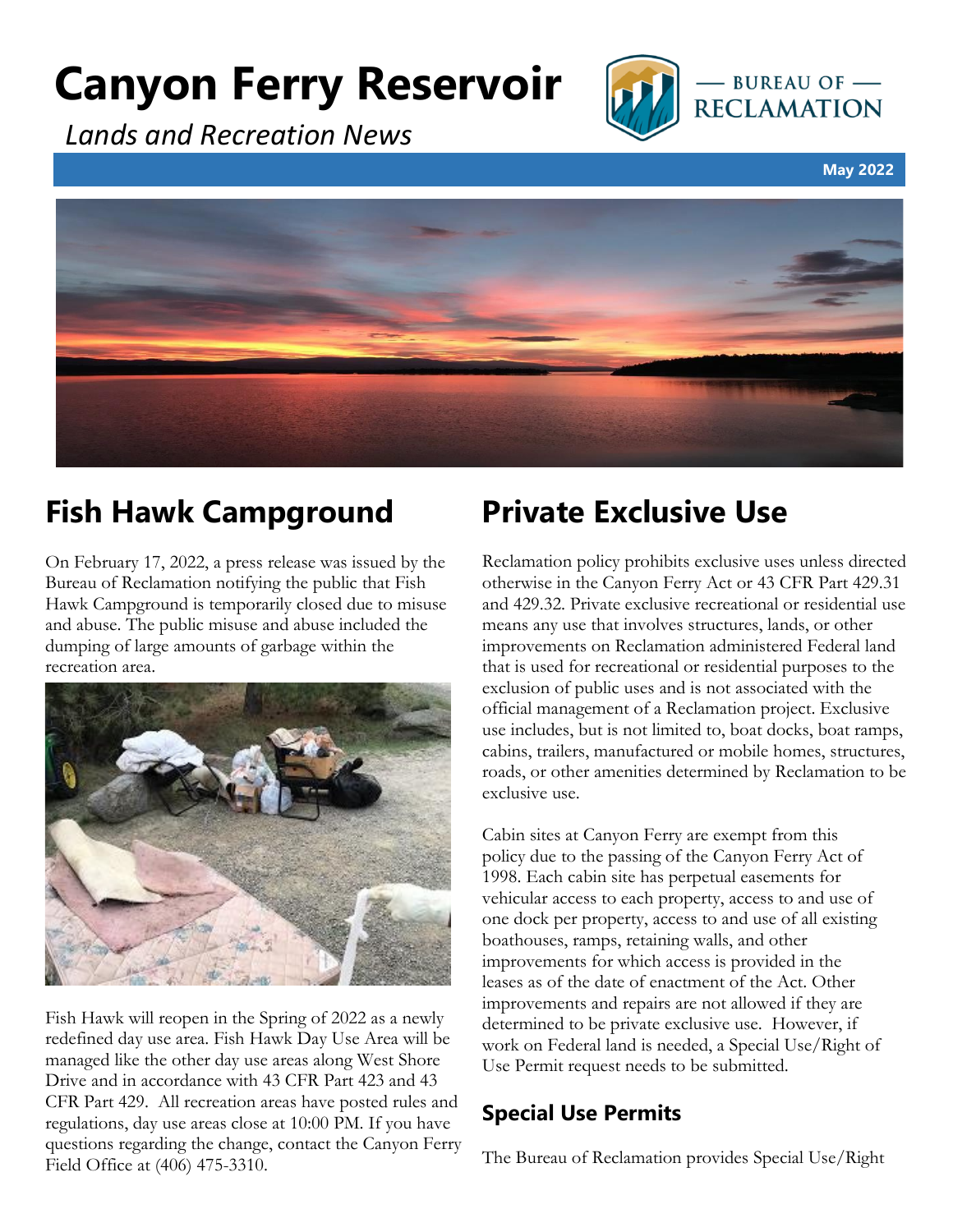of Use permits for any activity that goes beyond typical recreation activities. All ground disturbing activities must be permitted by Reclamation. The public may request to use Reclamation land, facilities, and waterbodies, and may engage in the use only after proper authorization is received from Reclamation.

Some examples of Special Use Permits include but are not limited to events such as:

- Private events
- Carp Shoots
- Scouting, Military Use
- Fish Wildlife & Parks (FWP) Pines for Perch, and search and rescue training.

Other types of permits may be issued for shoreline stabilization, storage of construction equipment and supplies, road use, etc.

Submission of an application for use does not constitute authority to use Reclamation land, facilities, or waterbodies. Consideration of applications to use Reclamation land, facilities, or waterbodies is completely discretionary and Reclamation reserves the right to refuse to authorize any use which may be incompatible with Reclamation authority and/or interferes with Reclamation's rights and/or operations.

To apply for a use permit, contact Reclamation's Canyon Ferry Field Office. Permit application information can be found online at

[www.usbr.gov/gp/mtao/canyonferry/.](http://www.usbr.gov/gp/mtao/canyonferry/) Complete form 7-254 and submit it to the Canyon Ferry Field Office, along with a \$100 non-refundable application fee. Include all necessary details, photos, maps, drawings, dimensions, type of equipment, etc. After an initial review of your application, Reclamation will provide an initial estimate of administrative costs to be paid by the applicant. Fees are dependent on the size and complexity of the project and how much time staff must put into the permit. Reclamation is also required under Federal law to collect, in advance, adequate funds to cover all administrative costs associated with the use application, including, but not limited to, environmental compliance, contract negotiation, processing, cultural surveys, management review, waiver valuation, employee time, construction overview, oversight, etc. Receiving a permit may take two - six months and can be longer if the project is complex and Reclamation workloads are high.

The U.S. Army Corps of Engineers and the Lewis and Clark Conservation District also require permits for

projects below the high-water mark. Please check with them directly regarding permit requests. Please be aware the permits issued by Reclamation and the Army Corps do have expiration dates, usually 5 years. Because you were given a permit to do a project, does not mean you can continue to indefinitely do work, store equipment, make repairs, etc.

### **Cabin Sites**

Cabin site owners must obtain authorization or permits from Reclamation prior to doing any new construction or repair work to existing structures on Reclamation lands, including access across Reclamation lands. This also includes permission from Reclamation to have a dock. All docks must meet the guidelines found in the Canyon Ferry Shoreline Management Plan of 2012. The storing of personal property on Reclamation managed lands is not allowed. This includes, but not limited to, vehicles, trailers, watercraft, and construction materials.

New cabin site owners are encouraged to contact the Canyon Ferry Field Office to learn more about what is allowed and not allowed on Reclamation property.

If you plan to do any type of work on Reclamation property, contact the Canyon Ferry Field Office at (406) 475-3310 well in advance of your need to construct the project/task.

## **Off-Highway Vehicles**

Any off-highway vehicles such as All-Terrain Vehicles (ATVs), Utility Terrain Vehicles (UTVs), cars, trucks, and motorcycles are not allowed to drive off road at Canyon Ferry. The vehicles are only allowed on public roads, must be licensed, and street legal. Only licensed drivers may operate these vehicles.



Canyon Ferry has been restoring these off-highway vehicle trails. Reclamation has not had to restore any new

or existing restoration work since the spring of 2020. Several new trails were identified and signed or fenced at Goose Bay and Confederate at that time. Reclamation's boundary fence is continually monitored and addressed as time permits.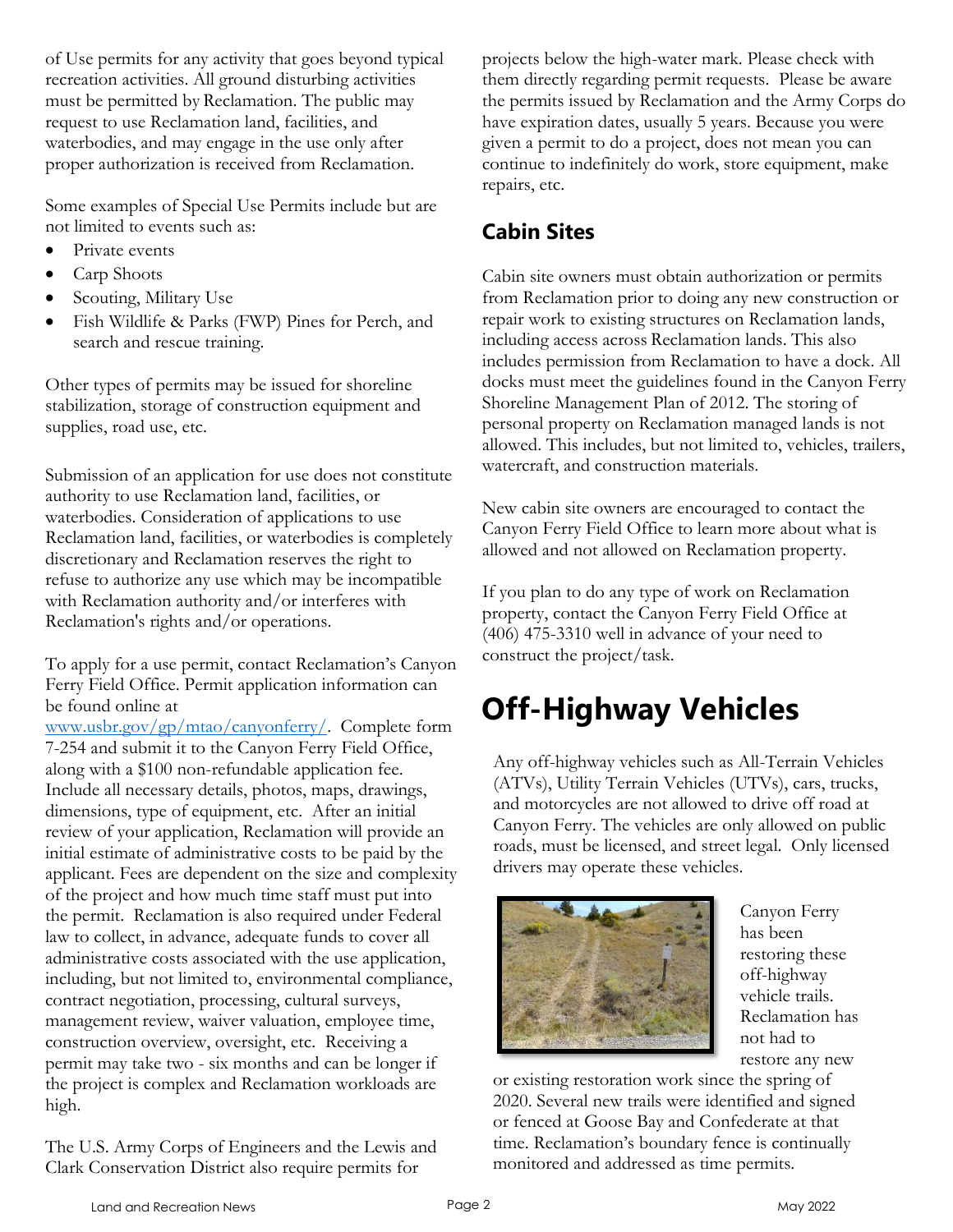### **Recreation**

### **Help Wanted**

Helena, Montana - Bureau of Reclamation - Canyon Ferry Reservoir is seeking volunteer campground hosts to serve as liaisons between campground visitors and Reclamation. Hosts are responsible for greeting and assisting campers, stocking and cleaning restrooms, campground cleaning, emptying fire rings, picking up litter and maintaining the camping reservation system via Recreation.gov.

Hosts are provided with a full hookup campsite, per diem, and on-site mileage. For further information, please contact the Canyon Ferry Field Office at (406) 475-3310 or see Reclamation's Canyon Ferry website at [www.usbr.gov/gp/mtao/canyonferry/](http://www.usbr.gov/gp/mtao/canyonferry/) for more information.

#### **Campsite Improvements**



Reclamation continues to make enhancements to recreation areas providing a safe and enjoyable experience at the facilities. Several campsites around Canyon Ferry continued to be upgraded with new concrete picnic tables and fire rings on concrete pads.



Beginning this year, the Bureau of Reclamation's Canyon Ferry Field Office are in the process of becoming part of the Federal Lands Recreation Enhancement Act (FLREA). This act allows federal agencies to collect and retain recreation user fees for overnight camping, group use shelters, and special use permits.



When FLREA is instituted at Canyon Ferry Reservoir, fees collected from the recreation facilities will stay at Canyon Ferry and be used exclusively for improvements within Canyon Ferry's recreation facilities instead of returning the fees to the U.S. Department of the Treasury. The current fees for campgrounds and group use shelters at Canyon Ferry will not be increased, and no additional fees will be added, at this time.

Additional improvements have been made to the Shannon Boat Launch and Silos Campground. The boat ramp at Shannon Boat Launch was improved by squaring off the bottom edge of the main ramp and widened by 13 feet on the east side of the ramp allowing users to access both sides of the dock when launching and retrieving boats.

Broadwater County completed the excavation of the boat channel at Broadwater Bay. The original excavation began in 2005 but was stopped due to equipment battling the rising water in the lake. With low water levels in Canyon Ferry this spring, the excavation to remove the remaining material in the channel was completed on April 9<sup>th</sup>. The project was funded by the Broadwater County Trust Fund along with other partners that made significant donations towards getting this project completed. This project was spearheaded by the Citizens Action Group for the Silos Recreation Area, and they were instrumental in the fundraising efforts.

Canyon Enterprises Inc, Broadwater County's site manager, has completed repairs to the rental and courtesy dock in Broadwater Bay, freshened up the Silos campground sites, installed signage at Silos Campground.

The main parking area for Broadwater Bay boat ramp will be leveled this spring with additional gravel, reshaping the entrance road and a fresh dust abatement treatment of Mag-chloride.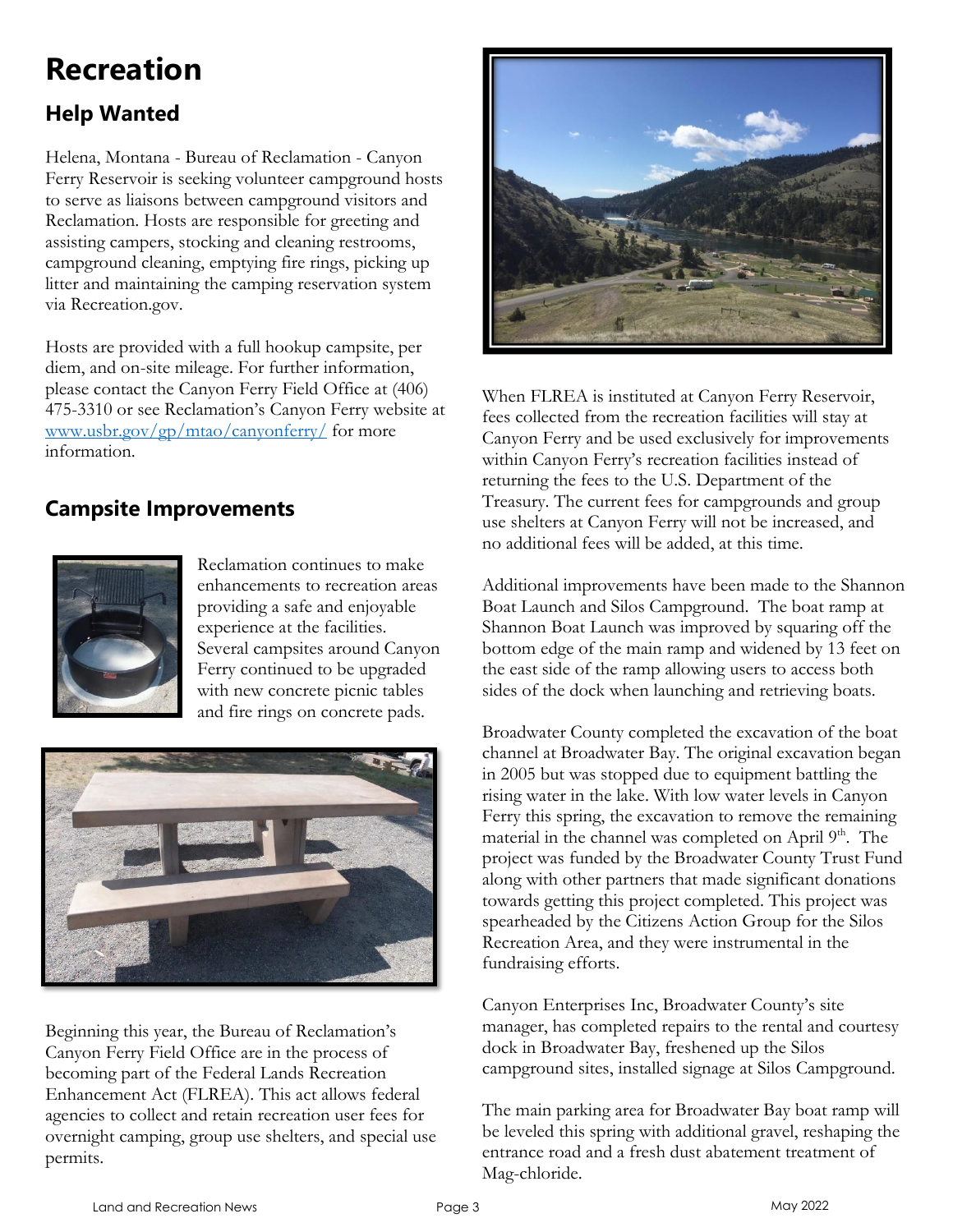#### **Campground and Group Shelter Reservations**



The 2021 recreation season was again impacted by COVID-19 but set new visitation records. Reclamation will continue to use same-day online reservations through Recreation.gov for the 2022 season. The 2022 recreation season will collect user fees from May 6<sup>th</sup> to September 11<sup>th</sup>. Reservations can be made up to six months prior to the date of use. All fees at all the recreation sites are by reservation only through Recreation.gov, no cash or check payment are allowed at the sites. By using Recreation.gov we have reduced user conflicts and noticed an increase in fees collected.

Finding a campsite to reserve or reserving a group shelter can easily be done using a computer, mobile phone or other device. Be sure to download and use the **Recreation.gov** website or mobile app as follows:

- 1. Login into **Recreation.gov**
- 2. In the search bar Search the recreation site you want (i.e., Canyon Ferry).
- 3. Review the facilities information provided
- 4. Select View by Availability Search & select the dates available
- 5. Select Book Now Follow prompts and check out

After making a reservation, you will receive an email confirmation receipt. This receipt is used to confirm your reserved site and date of use.

#### **Know the Rules**

While visiting the recreation facilities at Canyon Ferry Reservoir, Reclamation wants to remind

everyone that campground and day-use area rules and regulations have been established under 43 CFR Part 423. These rules are to ensure everyone visiting Canyon Ferry Reservoir will have a safe and enjoyable experience.

Abandoned property left unattended for more than 24 hours continues to be an issue. Reclamation has been working with the U.S. Forest Service to address the 14 day stay limit and abandoned RVs, boats and other personal property. The U.S. Forest Service has issued citations and we have had numerous vehicles towed. Other law enforcement is being conducted by Lewis and Clark and Broadwater County Sheriff's department. Another continual enforcement issue deals with dogs off leash. This sounds like a minor issue until a dog is hit by a vehicle or bites someone or another animal.

Rules and regulations can be located on kiosks throughout the Canyon Ferry facilities or online by looking up 43 CFR Part 423. Please call the Canyon Ferry Field Office at (406) 475-3310 with any questions.

Due to inclement weather in the winter and spring, campgrounds may be closed to vehicular access, but foot traffic will still be allowed.

#### **Water levels and Courtesy Docks**

According to the early April forecast, the snow water equivalent in the Missouri headwaters was 77% of normal. Along with streamflow and climate data, it is projected that the April to July runoff inflow into Canyon Ferry Lake will be 59% of average. The most probably inflow conditions lead to a reservoir surface elevation of 3790 feet being reached this year, which is approximately 7 feet below full pool. Releases are currently at minimum fishery flows.

Courtesy docks will be installed and taken out at the following reservoir elevations:

- Hellgate 3787 feet
- Shannon 3788 feet
- White Earth 3789 feet
- Jo Bonner 3791 feet

To find current reservoir elevations please visit [www.usbr.gov/gp/mtao/canyonferry](https://www.usbr.gov/gp/mtao/canyonferry) and go to water operations, then hydromet information.